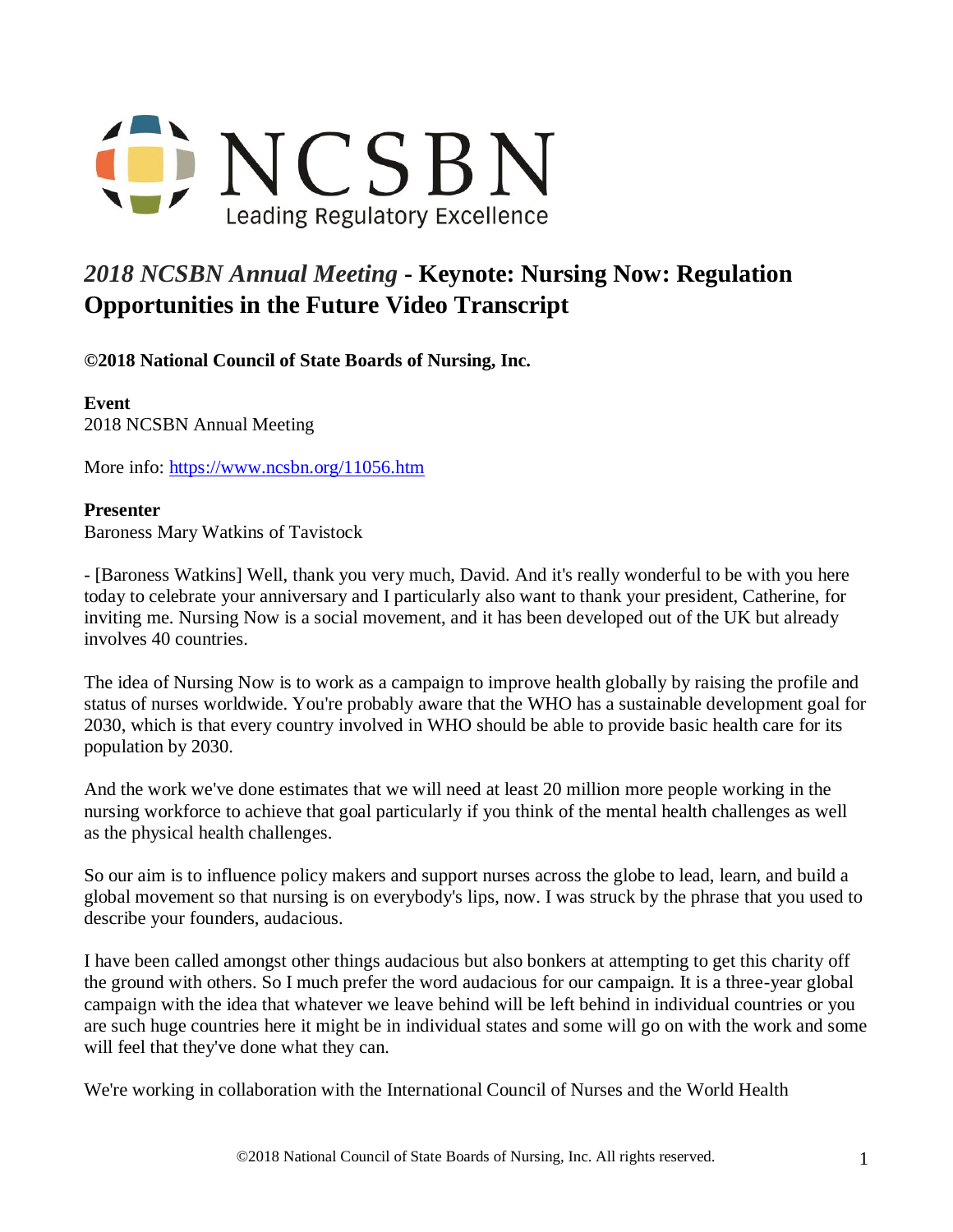Organization and have real support from the very top. The program is part of a charity in Britain called the Burdett Trust who have bravely funded our infancy, I suppose.

And the idea is based on a report that came out of our government, a joint committee between the Houses of Commons and Lords, and I was on that committee. The global campaign was launched on the 27th of February in 2018. And the Duchess of Cambridge is patron of our campaign, which of course, has given it significant global interest and has encouraged our government to give £5 million through its overseas development budget for nursing projects over the next 10 years, so we're challenging other governments to think similarly.

We've got all sorts of champions from the World Bank to the Commonwealth and also the Prime Minister of India has himself tweeted about the need for more nurses there and is a supporter of Nursing Now. The idea, as I've already said, is to improve health globally through nursing and on our board we have representatives from all the WHO regions.

We particularly want to focus on how nurses can work with non-communicable diseases and promote fundamental health care in primary and community settings. Because we know in many parts of the world such as Africa, Pakistan, Mongolia, that enabling health professions nearest their communities can have a much greater impact.

And we have to remember that some people are still 200 miles from a local health clinic let alone a hospital. We want to develop leadership and influence in policymaking, and we hope that by 2020 we will be able to announce 2,000 scholarships for nurses to study leadership programs with other people.

So it might be one nurse goes to Harvard and does an MBA, and it might be another nurse goes to Oxford and does a health economics program. I am, you know, a beneficiary of having been sent on the British top civil service management program, and I was the only nurse in a group of 20.

And I learnt so much from people that didn't just think about nursing, and I also made sure they understood the value of nursing. So we really want to look at how can we get those scholarships funded, and we're challenging universities actually to offer free places. And we've already got a competition. Florida University has already offered us some, so I ask you to think about that.

And we obviously want to create and disseminate evidence about the power of nursing. We believe that this can only be done by investing in more nurses and enabling them to learn, lead and thrive. And I'm standing in a country where nursing is really, really valued. But there are countries in the world where nursing is not seen as a proper profession and where many families, as they become more successful, do not want their sons or daughters to go into nursing.

And, you know, we've got David and I here. We went into nursing about the same time, but there are still very many less Davids than me. And I would like to see more men in nursing because I don't think that we will be able to get to this extra 20 million people by only using half the population of the world.

We also want to empower nurses to use their knowledge, skills, and expertise to their level of qualification. We know that in some countries for example, in parts of Africa, there's a charity called Sightsavers that has taught nurses to undertake cataract operations, and it's very successful, very cheap.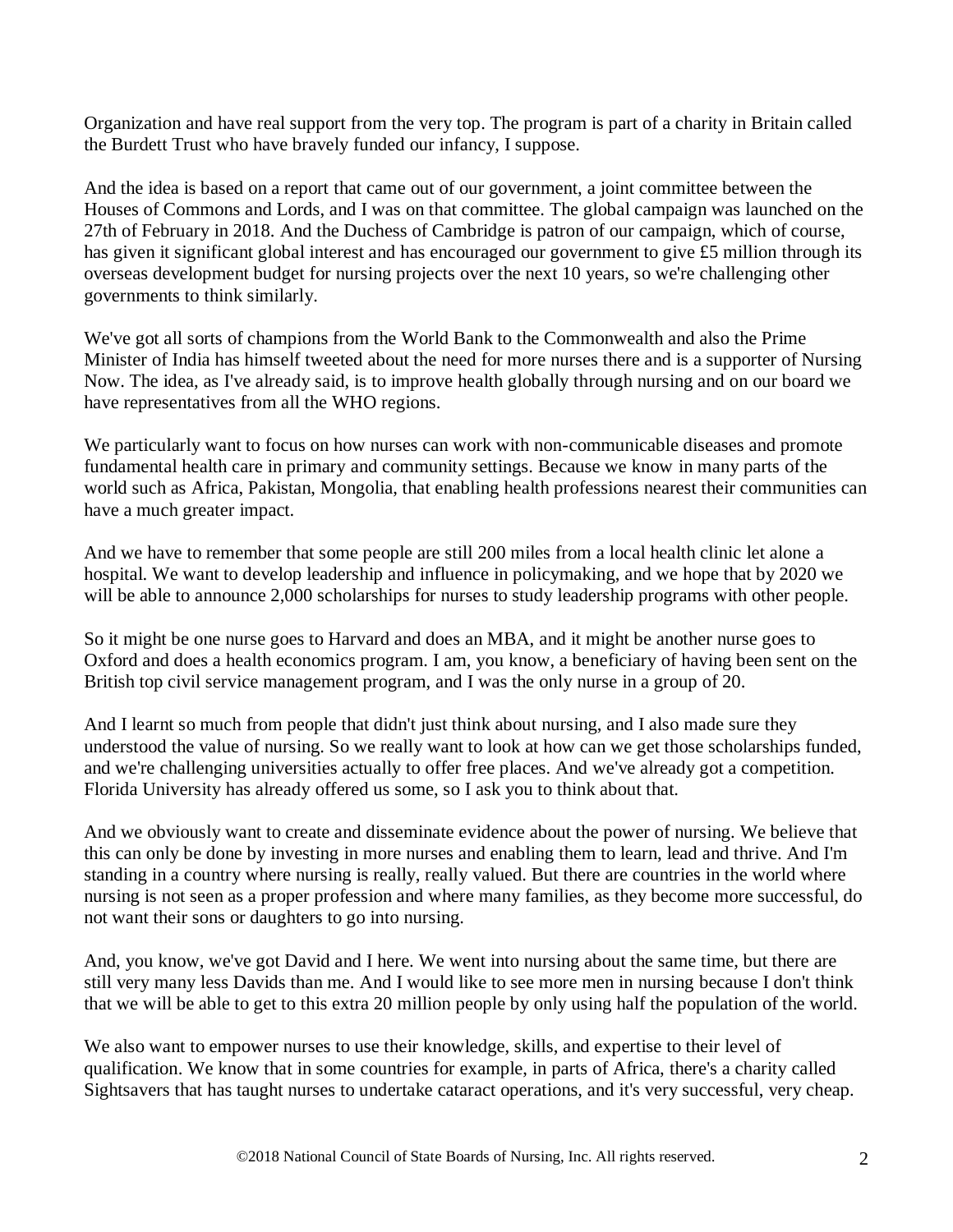But there are some countries that will not allow that in my opinion, because of the private practice values to doctors of such operations. I'm always happy to make this statement in front of a group of surgeons as I've been married to one for 40 years and that has been a very good relationship. But it doesn't mean that we shouldn't be taking over roles that have been traditionally done by others if we are capable of doing them and reaching a greater population at a lower cost.

Because there is no way that we can go on as we are at the moment. We also want to support nurses in their drive to encourage health promotion, as well as treatment and disease prevention.

We know that in parts of Africa if we can get to young people who have been scarred by violence and war early, that we can prevent, not in all, but in some real long-term mental health problems. We also know if we can stop the kind of absolute best thing you can do with the small amount of money you earn is to buy fast food or a proprietary drink, but that it might actually be better to feed the whole family with more basic food.

So there are things that we know nurses working in rural communities can be really powerful in some of these countries. And we, indeed, in Britain have seen that power through nurses working with young people that are involved in gangs and criminality both in Glasgow and in London.

And I've spent a day with a fantastic nurse who comes from Zimbabwe actually, who's working with the gang community in South London. And she doesn't turn every life around. But if she turns one of three lives around, that is the value of mental health nursing.

We also want to work really, really strongly to involve nurses in health decision-making at policy level. I mean, I never thought that I would be standing here saying that I know, that I'm actually able, in my new role, to do that. It doesn't necessarily have to be at government level. It can be at local county level, it can be in our country at council level.

But if you can influence how the tax is spent so that nursing can give the best possible outcome to its population, be that for people who are supported at home in end-stage dementia, Alzheimer's disease, or young mothers who really are so frightened of their new babies that they need intervention to understand that even fit and happy babies can be quite difficult to manage.

And there are many of you in this room both men and women who will know what I talk about. But most of us had people to turn to for help. We know that some people are completely alone in that situation and the value of community support that might be done through clinics led by nurses and that in time people develop confidence, is really important.

So I, for example, am very involved in trying to ensure and protect the health visiting budget out of the health promotion budget in the UK at the moment which has been a kind of easy win to catch. So you have to think about how we can do those kind of things collectively as a force. So I've already said something about our aims by 2020.

But we want to do these things but particularly create, identify, and disseminate the evidence of impact of nursing. And Singapore University is funding to the tune of 2 million a project that will report in 2020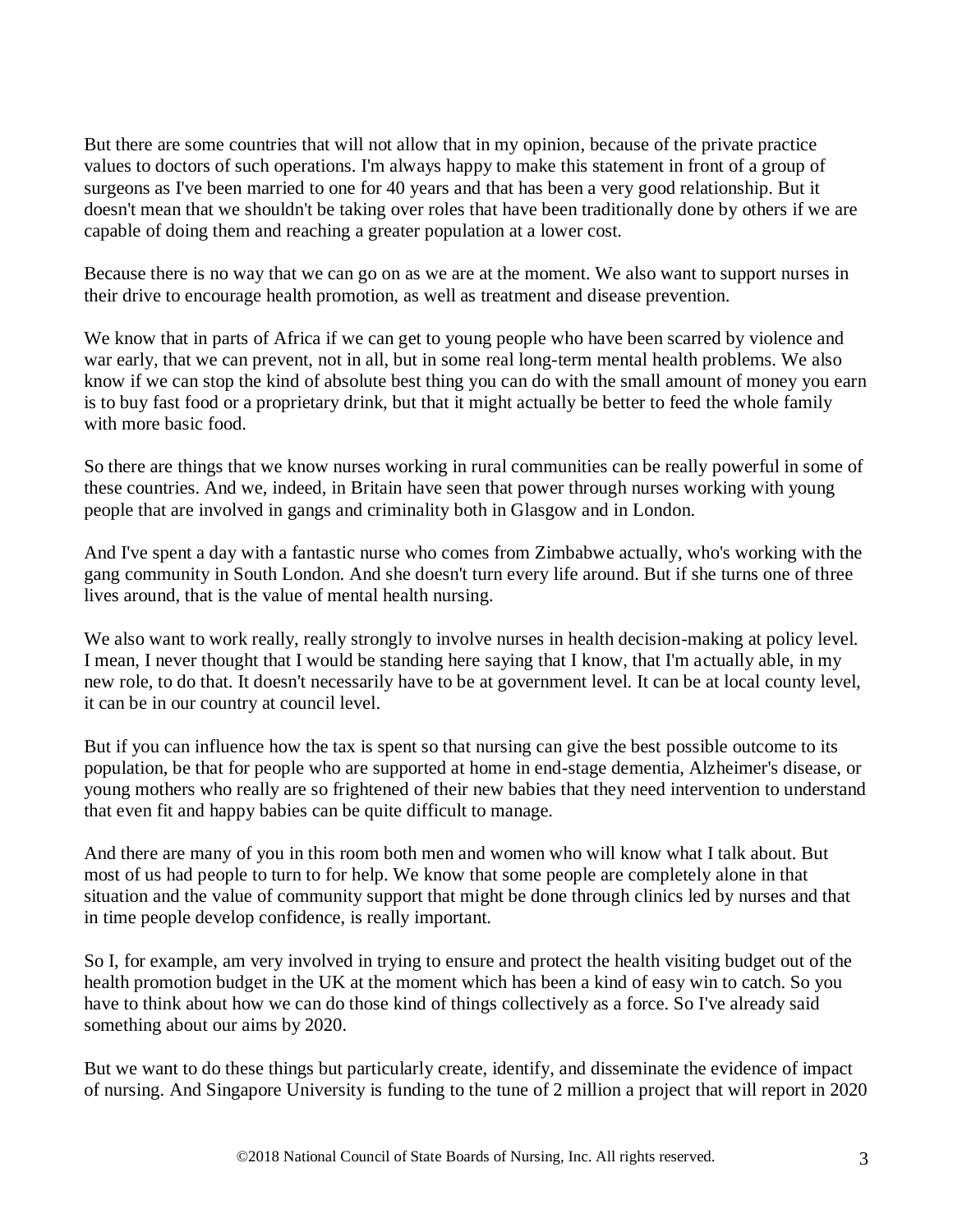on those issues.

David is coming as well, but a group of senior nurses are now going to the WISH Conference in Doha to talk with international leaders about the value of nursing on day two, and that's being taken very seriously in the Middle East. And we have at least one private healthcare sponsor that has recently given us quarter of a million pounds with no strings attached recognizing that if they haven't got nurses to deliver what they're insuring for, there's going to be a problem across the world.

So, you know, there are real opportunities here. But what I also want to say right now is I met some of your delegates last night and right today we are getting our 41st country to lead Nursing Now. And Botswana is entering today 41 on your 40th birthday. So they'll be delighted to know they'd been mentioned here.

So what are we doing? Well, we're working with partners to advocate for more nurses in leadership roles. We have a new nurse at the WHO, Elizabeth Iro, so we are back to having a nurse at the top table at WHO that is as a direct result of Nursing Now's relationship with WHO. We are mapping how many countries have a nurse at government level who can influence, and if they haven't, we are challenging those countries to start to think about how to do that.

We're encouraging nurses to organize at country, regional, and global level. And I can't say yet, but one particular state here has their governor's backing and they've asked me to come over in the New Year and launch Nursing Now for that particular state. May I say that I hope that all of you are saying this time next year that you've managed to think about whether you want to do that.

We have, for the United States, Maureen Bisognano who works for the Institute of Health Improvement on our board. So I can leave her email for anybody that might want to contact her. We want to help nurses get better education, training, and develop good regulators.

And I think that's partly why I've been asked here because of course, my challenge to your leadership team is that you should become a partner with Nursing Now, but you have to decide that for yourself. And we want to support nurses to share research and evidence, and we hope that we'll leave a better database behind when we finish in three years.

I just want to talk a bit about what you do. When I was asked to give this lecture, I obviously looked at some of your publications and the  $\langle \rangle$ -Journal of Nursing Regulation $\langle \rangle$ - $\rangle$  volume 8 shows me so clearly how many nurses you've got in which state and what their levels of qualification are.

And I think you're used to that and that you don't realize that most countries can't do that. And, therefore, I think you would have so much to give emerging countries that are looking towards more detailed regulation to help work with them as perhaps a gift to the globe.

The regulation 2030, there are countries who are taking their first steps of a journey that you took 40 years ago. And they haven't yet got a comprehensive list of those who've completed training other countries have. And they're also asking these kind of questions, "In future, who should be the regulators?"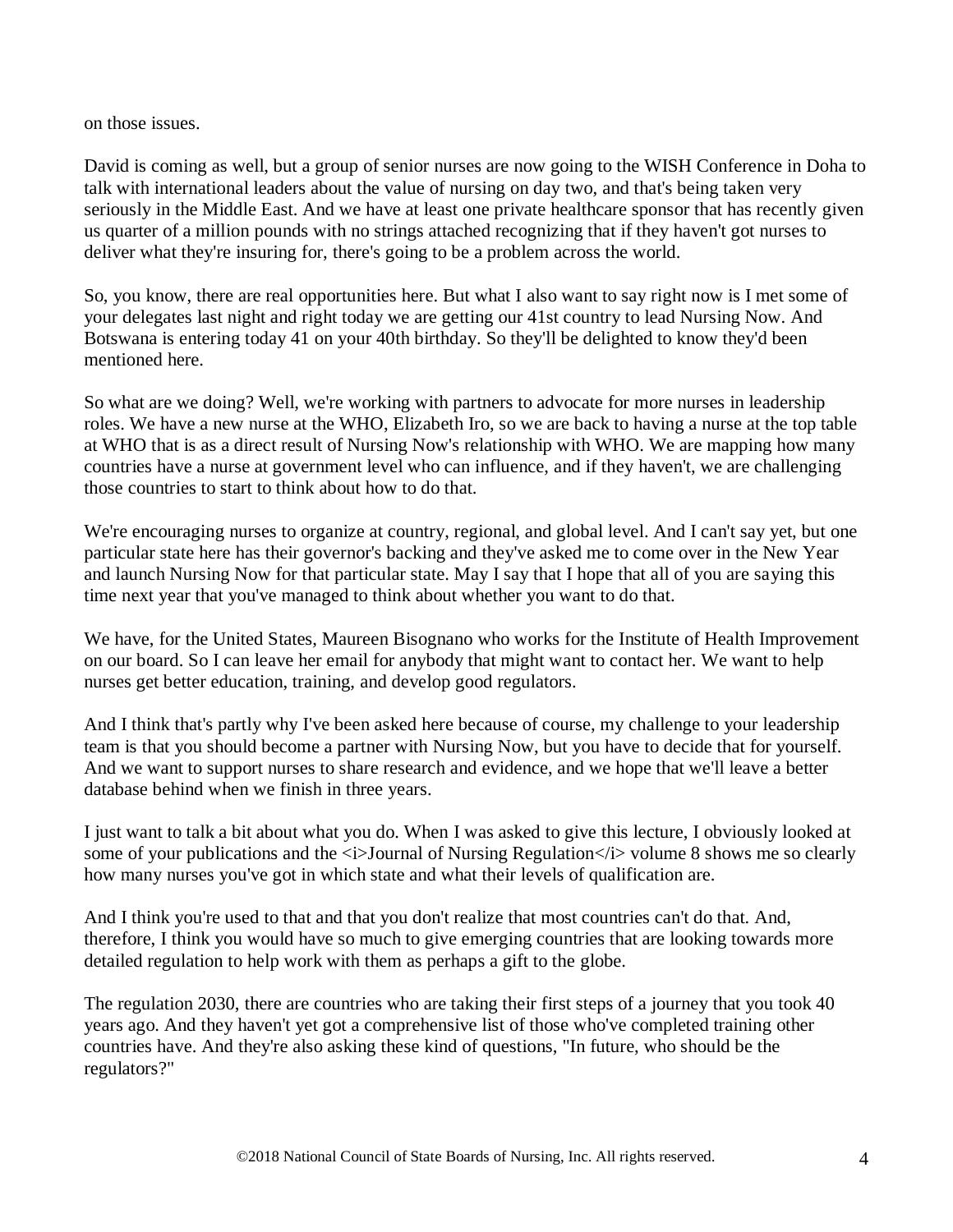One country has such variations in job title that you can't really tell who is a nurse and who isn't. They have very complex teams. We all know that we have differing roles, and the nature of the workforce is changing as so rightly pointed out by the two previous speakers.

So, who should we be regulating? And in the UK we've had this huge debate about whether we should be regulating nursing assistants as more and more things are delegated to them. We've kind of fudged that, and we're having a new role called the nursing associate which is not quite the same as your VPN. But we have been trying to sort out what's our responsibility if we are leaders of a team and then people are doing some work unsupervised because we've delegated.

And, of course, we've all said that public protection should be the guiding principle. I'm going to just quote David here. He says, "Nursing regulation is increasingly influenced by globalization and the growing complexity of the health care system."

I completely agree with that and so does the whole of the Nursing Board. He argues that, "Development of a contemporary approach to regulation, including a systematic examination of the literature and analysis of the potential implications of identified trends is required." I completely agree with that. And I suppose I kind of threw you out a challenge that if you really want to join and work with Nursing Now, is that a gift in kind that you could give to Nursing Now by funding together through some kind of social movement, that piece of work and producing it for the world to report it in 2020 at what will be a huge conference in London about the output of Nursing Now but also recognizing that it will be 200 years since Florence Nightingale was born?

And therefore, we're having this huge international conference to look a little bit at the past but really to say, "What is the future for the next 200 years?" Your State Boards of Nursing values you know better than I do, but I really enjoyed reading them. And I thought again how much you would have to offer Nursing Now.

So I ask, I know you're going to talk about your global future over the next two days, but could you have at the back of your mind, what can I do, or what can my state, or what can you as a collective do, to have greater influence in helping other parts of the world in looking at safe regulation to protect the public and to ensure that nursing is at the heart of the future of achieving the WHO goals?

I urge you to share your ideas. Individually, you can join Nursing Now by just going to the Twitter site @NursingNow and just raise awareness of the campaign. Sign our pledge to support Nursing Now. And think, is there something you would like to do to think about the world's health by 2030 and how many of us there will need to be to help deliver that aim?

Now I was given exactly 20 minutes, and I've got 46 seconds left. But I have asked for special dispensation from David to end on the note of showing you a short video from Uganda, which has been one of the early adopters.

And what I'm really excited about Uganda is the president had only ever visited the colleges of medicine before but as a result of Nursing Now, he has been to a nursing college and is beginning to think about what nursing might do for Uganda.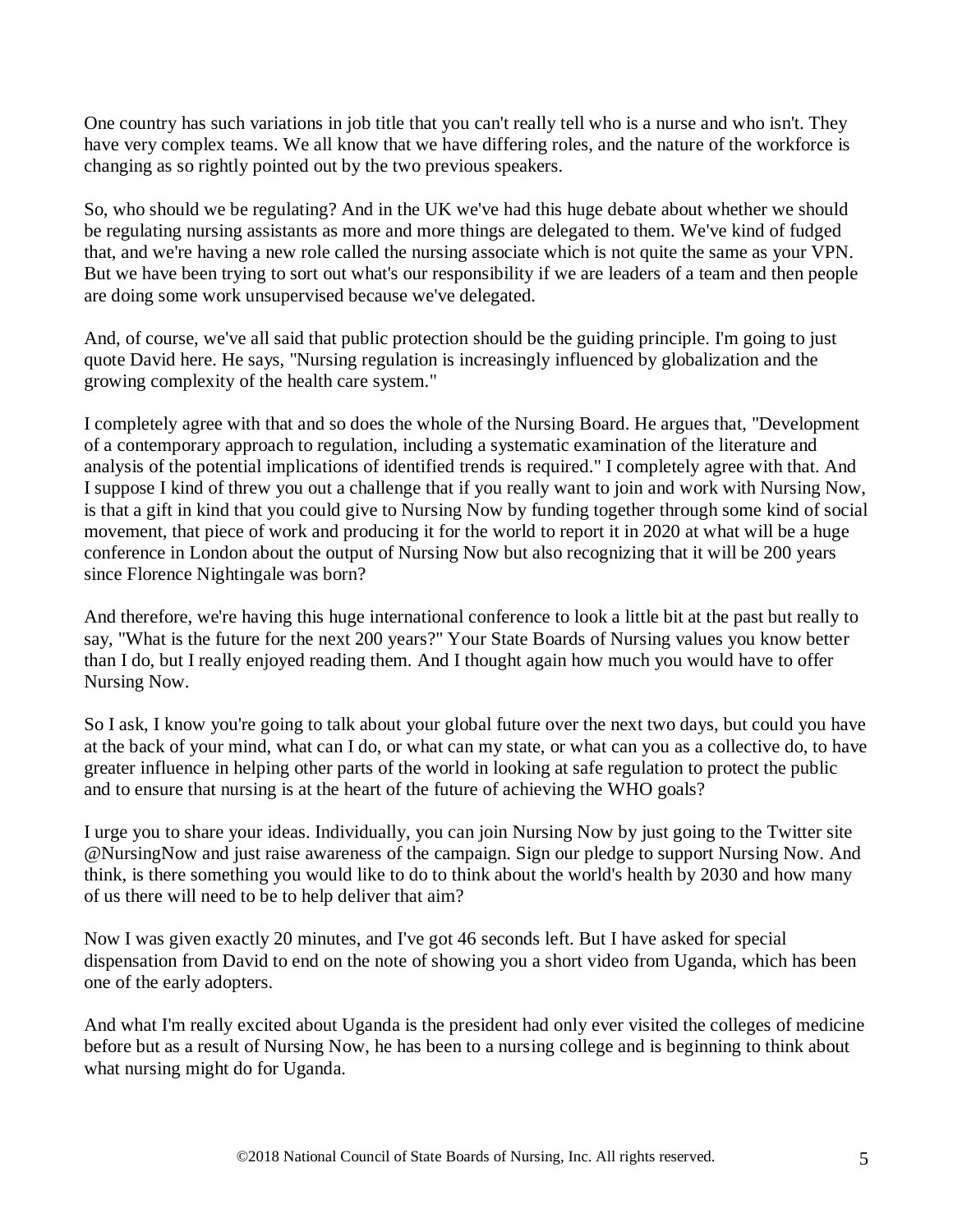I'm sure he always knew that nursing existed, but it's turned him around. And I hope you enjoy this video. Thank you very much for inviting me today. ♪ [music] ♪- [Woman]

Nurses and midwives have formed the backbone of Uganda's health workforce constituting 75%. With the population, Uganda has 62,000 registered nurses serving 40 million people. - [Catherine] And really, this gives us the force. It gives us that joy knowing that we are the ones who are really providing the highest health care in the country.

- To appreciate this, we focus on four major areas: education, regulation, policy, and practice. The education system of nurses in Uganda has steadily evolved, and this has presented many opportunities. - [Dr. Nanyonga] We have moved education into tertiary-level education, which opens up opportunities for nurses to study at a bachelor's degree level, for nurses to study at a master's degree level.

Nurses have a lot more opportunities in managing from the bedside all the way to the executive boardroom.

- The training of nurses in Uganda is done by the Ministry of Education through public and private institutions. After graduating, candidates are certified and licensed to practice.

- On top of the registration bit, the council also participates with Ministry of Education and sports in approving courses of study for nurses and midwives right from certificate to degree level including masters and PhD.

- Nurses are the first contacts at all levels of health care in the country. They provide service with passion to the community, and this is trained right from their institutions of learning. - [Mary] So when we teach students in our demonstration room in the university, we give them skills that they can use in the community.

- Here at the national referral hospital, nurses provide specialized and nursing care in cardiology, critical care, oncology, among others. - [Beatrice] They have now taken the specialized courses. They are now giving specialized services. The nurses, because of their specialized training now, you find nurses interacting and discussing with the doctors in the care of the patients.

- The Nursing Now Campaign presents an opportunity for renewed global commitments, efforts and collaborations to advance nursing and midwifery in order to attain a global platform. - [Dr. Oketcho] As an organization passionate about the health workforce, IntraHealth will take advantage of the Nursing Now Campaign to consolidate its efforts in supporting nurses.

- Uganda is proud to be representing Africa in this campaign. It is optimistic that Nursing Now Campaign will help in shaping its priorities in redefining roles and capabilities of nursing care in the country to clearly demonstrate that nursing is the backbone of health care. - [Prof. Francis] We are hoping that the Nursing Now Campaign will put Ugandan nurses on fire and get them to be the leaders, the change agents.

- [Dr. Atwiine] We want to bring out that nitty-gritty of the activities that the nurses do to actually demonstrate that nursing is the backbone of health care. Without a nurse, even if you have the best